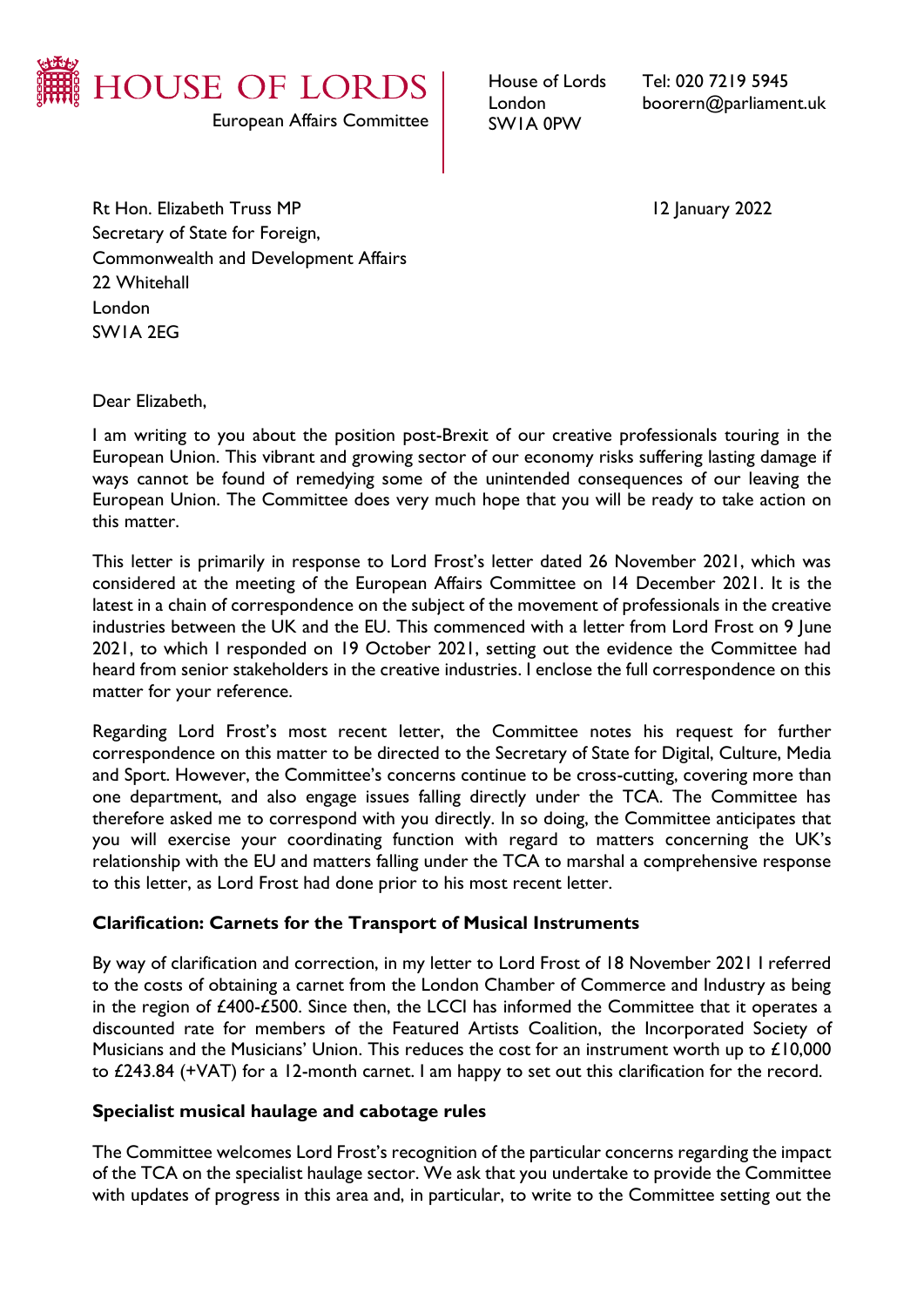unilateral actions proposed by the Secretary of State for Transport, the rationale for these, and their anticipated effect in terms of supporting the specialist haulage sector.

# **Mode 4 proposals and Visa-Waivers**

We thank Lord Frost for directing us to the specific wording (in the Free Trade Agreement with Norway, Iceland and Liechtenstein) regarding the UK's proposals to the EU on short-term business visitors. However, we note that, although these provisions set out the activity permitted for a short-term business visitor, they do not set out the actual entry-exit and length of stay provisions that are so critical for travelling creative professionals. We ask you to set out the specific proposals put to the EU during the negotiations in this regard.

The Committee is aware that one of the witnesses who gave evidence to us on 14 September 2021, Deborah Annetts, Chief Executive of the Incorporated Society of Musicians (ISM), has written to you separately on this topic. The Committee notes that the consistent advice of counsel has been that there is no legal impediment to the establishment of a sector-specific visa waiver programme and that this could be done in such a way as to ensure that the UK retains full control over its borders. This position appears to have been confirmed to Deborah Annetts and her counsel by officials from a number of departments, who explained that the impediments to such a system were political, rather than legal. The Committee urges the Government to reconsider its approach to a visa-waiver regime and to recognise that the decision to implement such a system is, in itself, an exercise of sovereignty and, as such, fully in line with the Government's aim of taking back control of the UK's borders.

# **Visa and work permit-free arrangements**

The Committee remains concerned about the Government's approach to the information it provides regarding the visa and work permit-free arrangements for each Member State. We reiterate our concerns about the quality and accuracy of this information and the risks inherent in providing inaccurate information in this regard. We ask that, in concert with the Secretary of State for Digital, Culture, Media and Sport, you undertake to conduct an urgent comprehensive review and analysis of the visa and work-permit regimes applicable to creative professionals visiting EU Member States and use this to provide full and accurate information.

On the substantive point, the Committee is aware that several of the cited work permit and visafree arrangements fall considerably short of the headline 90 days in 180:

- Austria requires a work permit for all visits of longer than four weeks, and for all independent visits, regardless of length;
- Flanders (Belgium) only allows work permit-free visits by artists of international renown, and only for visits of a maximum of 21 days;
- The Czech Republic allows visits of up to 7 days at a time, for a total of 30 days in any calendar year, without a visa. Longer visits, up to a maximum of 90 days, require a Schengen visa;
- Latvia only allows visits of up to 14 days without a visa. The maximum stay with a visa is 90 days;
- The Netherlands allows visits of up to 6 continuous weeks within any 13-week period, but requires a work-permit for visits of up to three months, eligibility for which is dependent upon income;
- Poland only allows visits of up to 30 days per calendar year without a work permit;